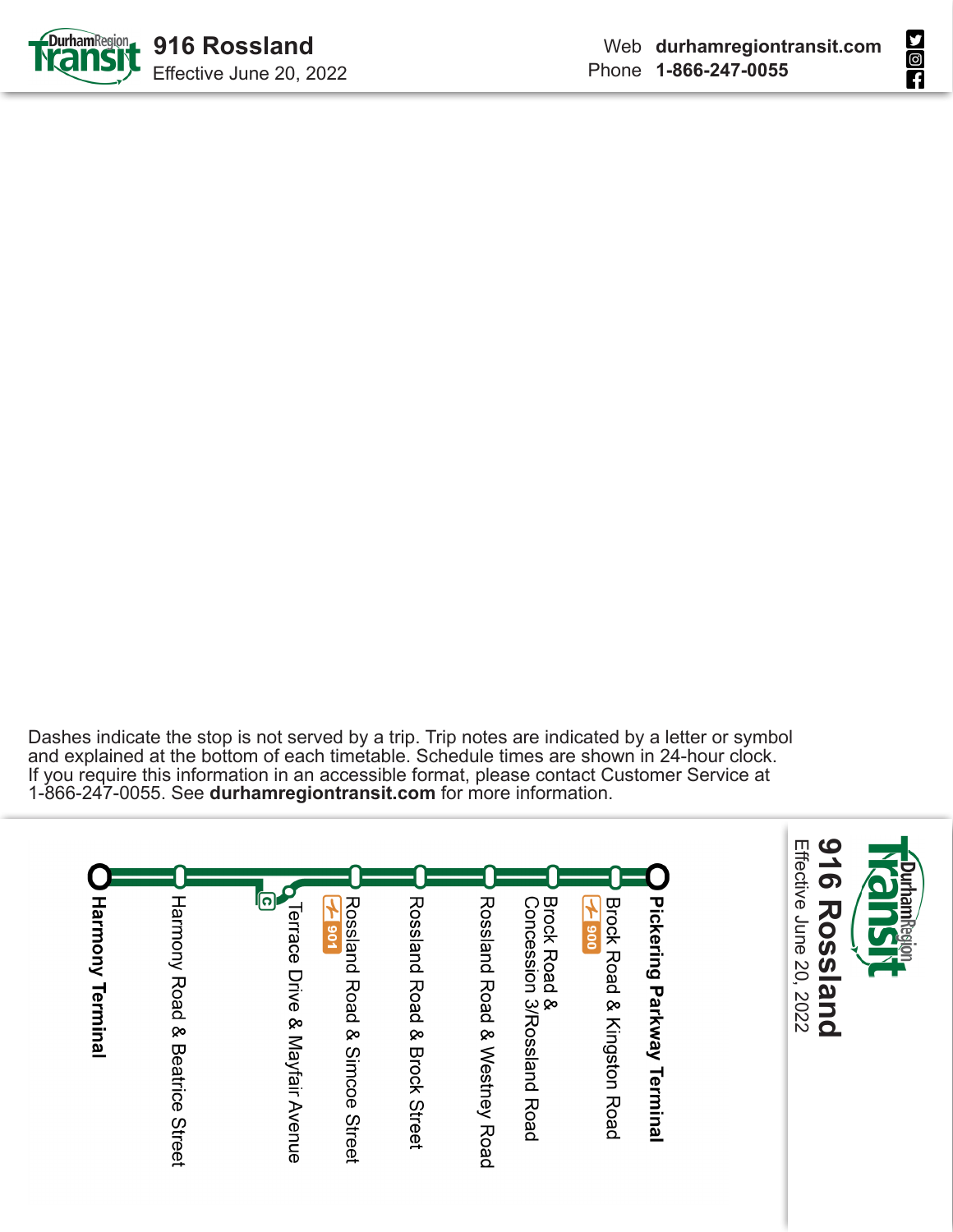

| Weekday<br>West                                                |                                              |                                                    |                                                          |                                                |                                                            |                                           |  |
|----------------------------------------------------------------|----------------------------------------------|----------------------------------------------------|----------------------------------------------------------|------------------------------------------------|------------------------------------------------------------|-------------------------------------------|--|
| Harmony Terminal<br>Stop $#812$                                | Terrace Southbound<br>@ Mayfair<br>Stop #590 | Rossland Westbound<br><b>@</b> Simcoe<br>Stop #597 | Rossland Westbound<br><b>@</b> Brock Street<br>Stop #465 | Rossland Westbound<br>Stop #93143<br>@ Westney | <b>Brock Road Southbound</b><br>Stop #93441<br>@ Clearside | Pickering Parkway Terminal<br>Stop #93112 |  |
| 04:32                                                          |                                              | 04:40                                              | 04:50                                                    | 05:01                                          | 05:07                                                      | 05:13                                     |  |
| 05:02                                                          |                                              | 05:10                                              | 05:20                                                    | 05:31                                          | 05:37                                                      | 05:43                                     |  |
| 05:32                                                          |                                              | 05:40                                              | 05:50                                                    | 06:01                                          | 06:07                                                      | 06:13                                     |  |
| 06:02                                                          |                                              | 06:10                                              | 06:20                                                    | 06:31                                          | 06:37                                                      | 06:43                                     |  |
| 06:17                                                          | $\overline{\phantom{0}}$                     | 06:25                                              | 06:35                                                    | 06:46                                          | 06:52                                                      | 06:58                                     |  |
| 06:32                                                          |                                              | 06:40                                              | 06:50                                                    | 07:01                                          | 07:07                                                      | 07:13                                     |  |
| 06:47                                                          |                                              | 06:57                                              | 07:08                                                    | 07:21                                          | 07:26                                                      | 07:33                                     |  |
| 07:02                                                          |                                              | 07:12                                              | 07:23                                                    | 07:36                                          | 07:41                                                      | 07:48                                     |  |
| 07:17                                                          |                                              | 07:27                                              | 07:38                                                    | 07:51                                          | 07:56                                                      | 08:03                                     |  |
| 07:32                                                          |                                              | 07:42                                              | 07:53                                                    | 08:06                                          | 08:11                                                      | 08:18                                     |  |
| 07:49                                                          |                                              | 07:59                                              | 08:10                                                    | 08:23                                          | 08:28                                                      | 08:35                                     |  |
| 08:04                                                          |                                              | 08:14                                              | 08:25                                                    | 08:38                                          | 08:43                                                      | 08:50                                     |  |
| 08:20                                                          |                                              | 08:30                                              | 08:42                                                    | 08:55                                          | 09:01                                                      | 09:09                                     |  |
| C08:35                                                         | 08:44                                        | 08:48                                              | 09:00                                                    | 09:13                                          | 09:20                                                      | 09:28                                     |  |
| 08:50                                                          |                                              | 09:00                                              | 09:12                                                    | 09:25                                          | 09:31                                                      | 09:39                                     |  |
| 09:05                                                          |                                              | 09:15                                              | 09:27                                                    | 09:40                                          | 09:46                                                      | 09:54                                     |  |
| 09:20                                                          |                                              | 09:30                                              | 09:42                                                    | 09:55                                          | 10:01                                                      | 10:09                                     |  |
| C 09:35                                                        | 09:44                                        | 09:48                                              | 10:00                                                    | 10:13                                          | 10:20                                                      | 10:28                                     |  |
| 09:51                                                          |                                              | 10:01                                              | 10:13                                                    | 10:26                                          | 10:32                                                      | 10:40                                     |  |
| 10:07                                                          |                                              | 10:17                                              | 10:29                                                    | 10:42                                          | 10:48                                                      | 10:56                                     |  |
| 10:22                                                          |                                              | 10:32                                              | 10:44                                                    | 10:57                                          | 11:03                                                      | 11:11                                     |  |
| C 10:37                                                        | 10:46                                        | 10:50                                              | 11:02                                                    | 11:15                                          | 11:22                                                      | 11:30                                     |  |
| 10:52                                                          |                                              | 11:02                                              | 11:14                                                    | 11:27                                          | 11:33                                                      | 11:41                                     |  |
| 11:07                                                          |                                              | 11:17                                              | 11:29                                                    | 11:42                                          | 11:48                                                      | 11:56                                     |  |
| 11:22                                                          |                                              | 11:32                                              | 11:44                                                    | 11:57                                          | 12:03                                                      | 12:11                                     |  |
| C 11:37                                                        | 11:46                                        | 11:50                                              | 12:02                                                    | 12:15                                          | 12:22                                                      | 12:30                                     |  |
| 11:52                                                          |                                              | 12:02                                              | 12:14                                                    | 12:27                                          | 12:33                                                      | 12:41                                     |  |
| $\mathbf c$<br>To Pickering Parkway Terminal via Terrace Drive |                                              |                                                    |                                                          |                                                |                                                            |                                           |  |

| Weekday                       |                                              |                                             |                                                          |                                                |                                                                    | West                                      |
|-------------------------------|----------------------------------------------|---------------------------------------------|----------------------------------------------------------|------------------------------------------------|--------------------------------------------------------------------|-------------------------------------------|
| Harmony Terminal<br>Stop #812 | Terrace Southbound<br>© Mayfair<br>Stop #590 | Rossland Westbound<br>Stop #597<br>@ Simcoe | Rossland Westbound<br><b>@ Brock Street</b><br>Stop #465 | Rossland Westbound<br>Stop #93143<br>@ Westney | <b>Brock Road Southbound</b><br>#93441<br>@ Clearside<br>top<br>ທັ | Pickering Parkway Terminal<br>Stop #93112 |
| 12:07                         |                                              | 12:17                                       | 12:29                                                    | 12:42                                          | 12:48                                                              | 12:56                                     |
| 12:22                         |                                              | 12:32                                       | 12:44                                                    | 12:57                                          | 13:03                                                              | 13:11                                     |
| C 12:37                       | 12:46                                        | 12:50                                       | 13:02                                                    | 13:15                                          | 13:22                                                              | 13:30                                     |
| 12:52                         |                                              | 13:02                                       | 13:14                                                    | 13:27                                          | 13:33                                                              | 13:41                                     |
| 13:07                         |                                              | 13:17                                       | 13:29                                                    | 13:42                                          | 13:48                                                              | 13:56                                     |
| 13:22                         |                                              | 13:32                                       | 13:44                                                    | 13:57                                          | 14:03                                                              | 14:11                                     |
| C 13:37                       | 13:46                                        | 13:50                                       | 14:02                                                    | 14:15                                          | 14:22                                                              | 14:30                                     |
| 13:52                         |                                              | 14:02                                       | 14:14                                                    | 14:27                                          | 14:33                                                              | 14:41                                     |
| 14:07                         |                                              | 14:18                                       | 14:30                                                    | 14:43                                          | 14:50                                                              | 14:58                                     |
| 14:22                         |                                              | 14:33                                       | 14:45                                                    | 14:58                                          | 15:05                                                              | 15:13                                     |
| C 14:37                       | 14:46                                        | 14:50                                       | 15:02                                                    | 15:15                                          | 15:22                                                              | 15:30                                     |
| 14:52                         |                                              | 15:03                                       | 15:15                                                    | 15:28                                          | 15:35                                                              | 15:43                                     |
| 15:07                         |                                              | 15:18                                       | 15:30                                                    | 15:43                                          | 15:50                                                              | 15:58                                     |
| 15:22                         |                                              | 15:33                                       | 15:45                                                    | 15:58                                          | 16:05                                                              | 16:13                                     |
| $C$ 15:42                     | 15:51                                        | 15:55                                       | 16:07                                                    | 16:20                                          | 16:27                                                              | 16:35                                     |
| 15:59                         |                                              | 16:10                                       | 16:22                                                    | 16:35                                          | 16:42                                                              | 16:50                                     |
| 16:12                         |                                              | 16:23                                       | 16:35                                                    | 16:48                                          | 16:55                                                              | 17:03                                     |
| 16:27                         |                                              | 16:38                                       | 16:50                                                    | 17:03                                          | 17:10                                                              | 17:18                                     |
| C 16:42                       | 16:51                                        | 16:55                                       | 17:07                                                    | 17:20                                          | 17:27                                                              | 17:35                                     |
| 16:59                         |                                              | 17:10                                       | 17:22                                                    | 17:35                                          | 17:42                                                              | 17:50                                     |
| 17:12                         |                                              | 17:23                                       | 17:35                                                    | 17:48                                          | 17:55                                                              | 18:03                                     |
| 17:27                         |                                              | 17:38                                       | 17:50                                                    | 18:03                                          | 18:10                                                              | 18:18                                     |
| $C$ 17:42                     | 17:51                                        | 17:55                                       | 18:07                                                    | 18:20                                          | 18:27                                                              | 18:35                                     |
| 17:59                         |                                              | 18:10                                       | 18:22                                                    | 18:35                                          | 18:42                                                              | 18:50                                     |
| 18:12                         |                                              | 18:23                                       | 18:34                                                    | 18:48                                          | 18:55                                                              | 19:02                                     |
| 18:27                         |                                              | 18:38                                       | 18:49                                                    | 19:03                                          | 19:10                                                              | 19:17                                     |
| 18:42                         |                                              | 18:53                                       | 19:04                                                    | 19:18<br>19:34                                 | 19:25                                                              | 19:32                                     |
| 18:58                         |                                              | 19:09                                       | 19:20                                                    |                                                | 19:41                                                              | 19:48                                     |
| 19:33                         |                                              | 19:43                                       | 19:54                                                    | 20:07                                          | 20:12                                                              | 20:19                                     |
| 20:03                         |                                              | 20:13                                       | 20:24                                                    | 20:37                                          | 20:42                                                              | 20:49                                     |
| 20:33                         |                                              | 20:43                                       | 20:54                                                    | 21:07                                          | 21:12                                                              | 21:19                                     |
| 21:03                         |                                              | 21:13                                       | 21:24                                                    | 21:37                                          | 21:42                                                              | 21:49                                     |
| 21:33                         |                                              | 21:43                                       | 21:54                                                    | 22:07                                          | 22:12                                                              | 22:19                                     |
| 22:01<br>22:31                |                                              | 22:11                                       | 22:22                                                    | 22:35                                          | 22:40                                                              | 22:47                                     |
|                               |                                              | 22:41                                       | 22:52                                                    | 23:05                                          | 23:10                                                              | 23:17                                     |
| $\mathbf C$                   |                                              |                                             |                                                          |                                                | To Pickering Parkway Terminal via Terrace Drive                    |                                           |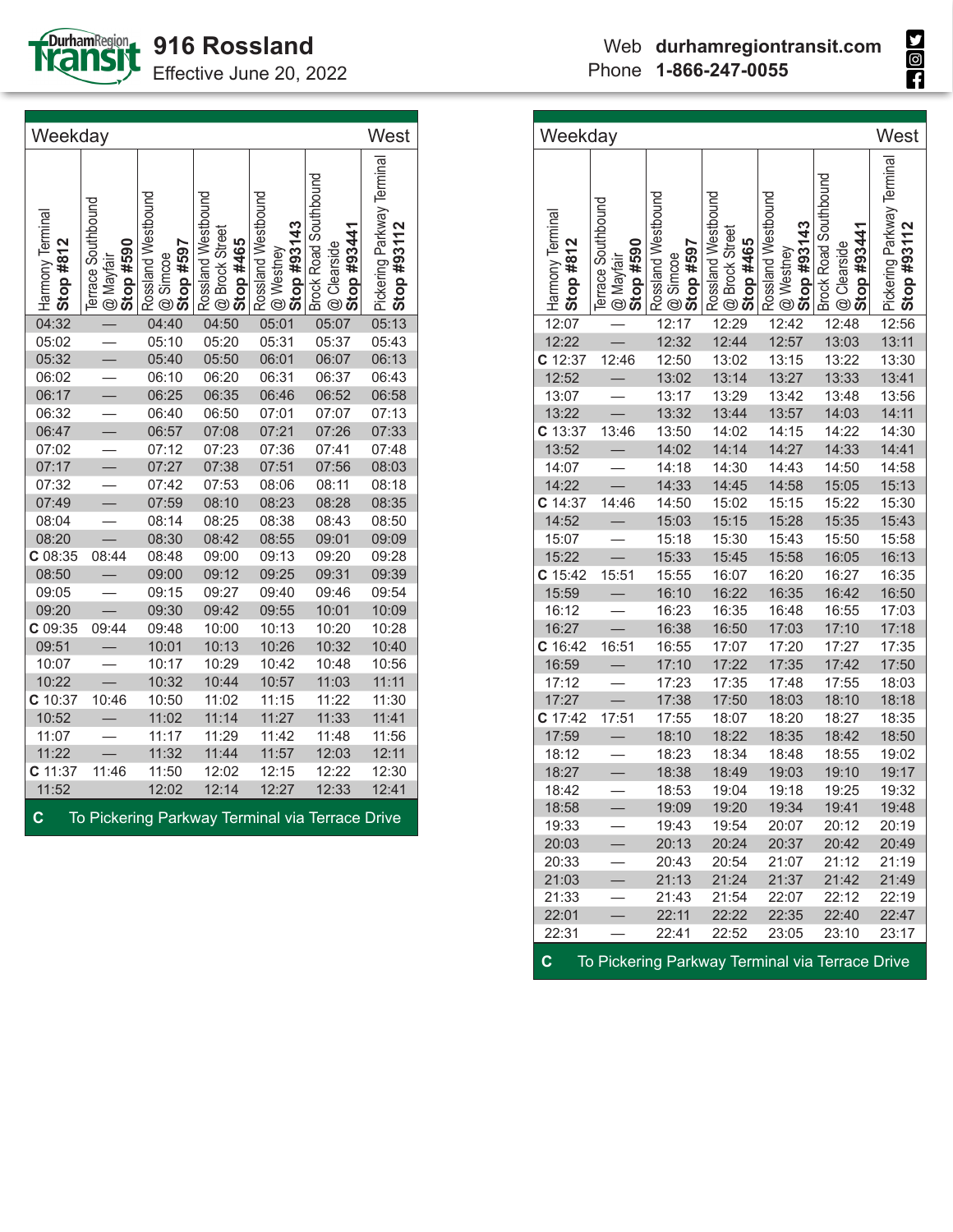

| Weekday                                   |                                                               |                                               |                                                          |                                             |                                                     | East                            |
|-------------------------------------------|---------------------------------------------------------------|-----------------------------------------------|----------------------------------------------------------|---------------------------------------------|-----------------------------------------------------|---------------------------------|
| Pickering Parkway Terminal<br>Stop #93112 | <b>Brock Road Northbound</b><br>@ Concession 3<br>Stop #93442 | Rossland Eastbound<br>Stop #2169<br>@ Westney | Rossland Eastbound<br><b>@</b> Brock Street<br>Stop #476 | Rossland Eastbound<br>Stop #573<br>@ Simcoe | Terrace Northbound<br><b>@</b> Mayfair<br>Stop #579 | Harmony Terminal<br>Stop $#812$ |
|                                           |                                                               | 04:54                                         | 05:05                                                    | 05:17                                       |                                                     | 05:26                           |
|                                           |                                                               | 05:24                                         | 05:35                                                    | 05:47                                       |                                                     | 05:56                           |
| 05:25                                     | 05:32                                                         | 05:39                                         | 05:50                                                    | 06:02                                       |                                                     | 06:11                           |
|                                           |                                                               | 05:54                                         | 06:05                                                    | 06:17                                       |                                                     | 06:26                           |
| 05:55                                     | 06:02                                                         | 06:09                                         | 06:20                                                    | 06:32                                       | $\overline{\phantom{0}}$                            | 06:41                           |
| 06:10                                     | 06:17                                                         | 06:24                                         | 06:35                                                    | 06:47                                       |                                                     | 06:56                           |
| 06:25                                     | 06:32                                                         | 06:39                                         | 06:50                                                    | 07:02                                       |                                                     | 07:11                           |
| 06:40                                     | 06:47                                                         | 06:54                                         | 07:05                                                    | 07:17                                       |                                                     | 07:26                           |
| $C$ 06:55                                 | 07:02                                                         | 07:09                                         | 07:20                                                    | 07:32                                       | 07:35                                               | 07:43                           |
| 07:10                                     | 07:17                                                         | 07:24                                         | 07:35                                                    | 07:47                                       |                                                     | 07:56                           |
| 07:25                                     | 07:32                                                         | 07:39                                         | 07:50                                                    | 08:02                                       |                                                     | 08:11                           |
| 07:40                                     | 07:47                                                         | 07:54                                         | 08:05                                                    | 08:17                                       |                                                     | 08:26                           |
| $C$ 07:55                                 | 08:02                                                         | 08:09                                         | 08:20                                                    | 08:32                                       | 08:35                                               | 08:43                           |
| 08:10                                     | 08:18                                                         | 08:25                                         | 08:37                                                    | 08:48                                       |                                                     | 08:58                           |
| 08:25                                     | 08:33                                                         | 08:40                                         | 08:52                                                    | 09:03                                       |                                                     | 09:13                           |
| 08:40                                     | 08:48                                                         | 08:55                                         | 09:07                                                    | 09:18                                       |                                                     | 09:28                           |
| $C$ 08:55                                 | 09:03                                                         | 09:10                                         | 09:22                                                    | 09:33                                       | 09:36                                               | 09:44                           |
| 09:10                                     | 09:18                                                         | 09:25                                         | 09:37                                                    | 09:48                                       |                                                     | 09:58                           |
| 09:25                                     | 09:33                                                         | 09:40                                         | 09:52                                                    | 10:03                                       |                                                     | 10:13                           |
| 09:40                                     | 09:48                                                         | 09:55                                         | 10:07                                                    | 10:18                                       |                                                     | 10:28                           |
| $C$ 09:55                                 | 10:03                                                         | 10:10                                         | 10:22                                                    | 10:33                                       | 10:36                                               | 10:44                           |
| 10:10                                     | 10:18                                                         | 10:25                                         | 10:37                                                    | 10:48                                       |                                                     | 10:58                           |
| 10:25                                     | 10:33                                                         | 10:40                                         | 10:52                                                    | 11:03                                       |                                                     | 11:13                           |
| 10:40                                     | 10:48                                                         | 10:55                                         | 11:07                                                    | 11:18                                       |                                                     | 11:28                           |
| $C$ 10:55                                 | 11:03                                                         | 11:10                                         | 11:22                                                    | 11:33                                       | 11:36                                               | 11:44                           |
| 11:10                                     | 11:18                                                         | 11:25                                         | 11:37                                                    | 11:48                                       |                                                     | 11:58                           |
| 11:25                                     | 11:33                                                         | 11:40                                         | 11:52                                                    | 12:03                                       |                                                     | 12:13                           |
| $\overline{c}$                            |                                                               | To Harmony Terminal via Terrace Drive         |                                                          |                                             |                                                     |                                 |

| Weekday                                   |                                                           |                                               |                                                                |                                                                        |                                                 | East                          |
|-------------------------------------------|-----------------------------------------------------------|-----------------------------------------------|----------------------------------------------------------------|------------------------------------------------------------------------|-------------------------------------------------|-------------------------------|
| Pickering Parkway Terminal<br>Stop #93112 | <b>Brock Road Northbound</b><br>$\frac{1}{3}$ Stop #93442 | Rossland Eastbound<br>Stop #2169<br>@ Westney | , Rossland Eastbound<br>3 @ Brock Street<br>1 <b>Stop #476</b> | Rossland Eastbound<br>$\frac{\textcircled{\tiny 0}}{\text{Stop H573}}$ | Terrace Northbound<br>#579<br>@ Mayfair<br>Stop | Harmony Terminal<br>Stop #812 |
| 11:40                                     | 11:48                                                     | 11:55                                         | 12:07                                                          | 12:18                                                                  |                                                 | 12:28                         |
| C 11:55                                   | 12:03                                                     | 12:10                                         | 12:22                                                          | 12:33                                                                  | 12:36                                           | 12:44                         |
| 12:10                                     | 12:18                                                     | 12:25                                         | 12:37                                                          | 12:48                                                                  |                                                 | 12:58                         |
| 12:25                                     | 12:33                                                     | 12:40                                         | 12:52                                                          | 13:03                                                                  |                                                 | 13:13                         |
| 12:40                                     | 12:48                                                     | 12:55                                         | 13:07                                                          | 13:18                                                                  |                                                 | 13:28                         |
| $C$ 12:55                                 | 13:03                                                     | 13:10                                         | 13:22                                                          | 13:33                                                                  | 13:36                                           | 13:44                         |
| 13:10                                     | 13:18                                                     | 13:25                                         | 13:37                                                          | 13:48                                                                  |                                                 | 13:58                         |
| 13:25                                     | 13:35                                                     | 13:42                                         | 13:54                                                          | 14:06                                                                  | $\equiv$                                        | 14:17                         |
| 13:40                                     | 13:50                                                     | 13:57                                         | 14:09                                                          | 14:21                                                                  |                                                 | 14:32                         |
| $C$ 13:55                                 | 14:05                                                     | 14:12                                         | 14:24                                                          | 14:36                                                                  | 14:39                                           | 14:48                         |
| 14:10                                     | 14:20                                                     | 14:27                                         | 14:39                                                          | 14:51                                                                  |                                                 | 15:02                         |
| 14:25                                     | 14:35                                                     | 14:42                                         | 14:54                                                          | 15:06                                                                  |                                                 | 15:17                         |
| 14:40                                     | 14:50                                                     | 14:57                                         | 15:09                                                          | 15:21                                                                  |                                                 | 15:32                         |
| $C$ 14:55                                 | 15:05                                                     | 15:12                                         | 15:24                                                          | 15:36                                                                  | 15:39                                           | 15:48                         |
| 15:10                                     | 15:20                                                     | 15:27                                         | 15:39                                                          | 15:51                                                                  |                                                 | 16:02                         |
| 15:25                                     | 15:35                                                     | 15:42                                         | 15:54                                                          | 16:06                                                                  |                                                 | 16:17                         |
| 15:40                                     | 15:50                                                     | 15:57                                         | 16:09                                                          | 16:21                                                                  |                                                 | 16:32                         |
| $C$ 15:55                                 | 16:05                                                     | 16:12                                         | 16:24                                                          | 16:36                                                                  | 16:39                                           | 16:48                         |
| 16:10                                     | 16:20                                                     | 16:27                                         | 16:39                                                          | 16:51                                                                  |                                                 | 17:02                         |
| 16:25                                     | 16:35                                                     | 16:42                                         | 16:54                                                          | 17:06                                                                  |                                                 | 17:17                         |
| 16:40                                     | 16:50                                                     | 16:57                                         | 17:09                                                          | 17:21                                                                  |                                                 | 17:32                         |
| $C$ 16:55                                 | 17:05                                                     | 17:12                                         | 17:24                                                          | 17:36                                                                  | 17:39                                           | 17:48                         |
| 17:10                                     | 17:20                                                     | 17:27                                         | 17:39                                                          | 17:51                                                                  |                                                 | 18:02                         |
| 17:25                                     | 17:34                                                     | 17:41                                         | 17:53                                                          | 18:04                                                                  |                                                 | 18:15                         |
| 17:40                                     | 17:49                                                     | 17:56                                         | 18:08                                                          | 18:19                                                                  |                                                 | 18:30                         |
| C 17:55                                   | 18:04                                                     | 18:11                                         | 18:23                                                          | 18:34                                                                  | 18:37                                           | 18:46                         |
| 18:10                                     | 18:19                                                     | 18:26                                         | 18:38                                                          | 18:49                                                                  |                                                 | 19:00                         |
| 18:25                                     | 18:34                                                     | 18:41                                         | 18:53                                                          | 19:04                                                                  |                                                 | 19:15                         |
| 18:40                                     | 18:49                                                     | 18:56                                         | 19:08                                                          | 19:19                                                                  |                                                 | 19:30                         |
| 18:55                                     | 19:04                                                     | 19:11                                         | 19:23                                                          | 19:34                                                                  |                                                 | 19:45                         |
| 19:10                                     | 19:19                                                     | 19:26                                         | 19:38                                                          | 19:49                                                                  |                                                 | 20:00                         |
| 19:25                                     | 19:34                                                     | 19:41                                         | 19:53                                                          | 20:04                                                                  |                                                 | 20:15                         |
| 19:55                                     | 20:04                                                     | 20:11                                         | 20:23                                                          | 20:34                                                                  |                                                 | 20:45                         |
| 20:25                                     | 20:34                                                     | 20:41                                         | 20:53                                                          | 21:04                                                                  |                                                 | 21:15                         |
| 20:55                                     | 21:03                                                     | 21:10                                         | 21:22                                                          | 21:33                                                                  |                                                 | 21:43                         |
| 21:25                                     | 21:33                                                     | 21:40                                         | 21:52                                                          | 22:03                                                                  |                                                 | 22:13                         |
| 21:55                                     | 22:03                                                     | 22:10                                         | 22:22                                                          | 22:33                                                                  |                                                 | 22:43                         |
| C                                         |                                                           | To Harmony Terminal via Terrace Drive         |                                                                |                                                                        |                                                 |                               |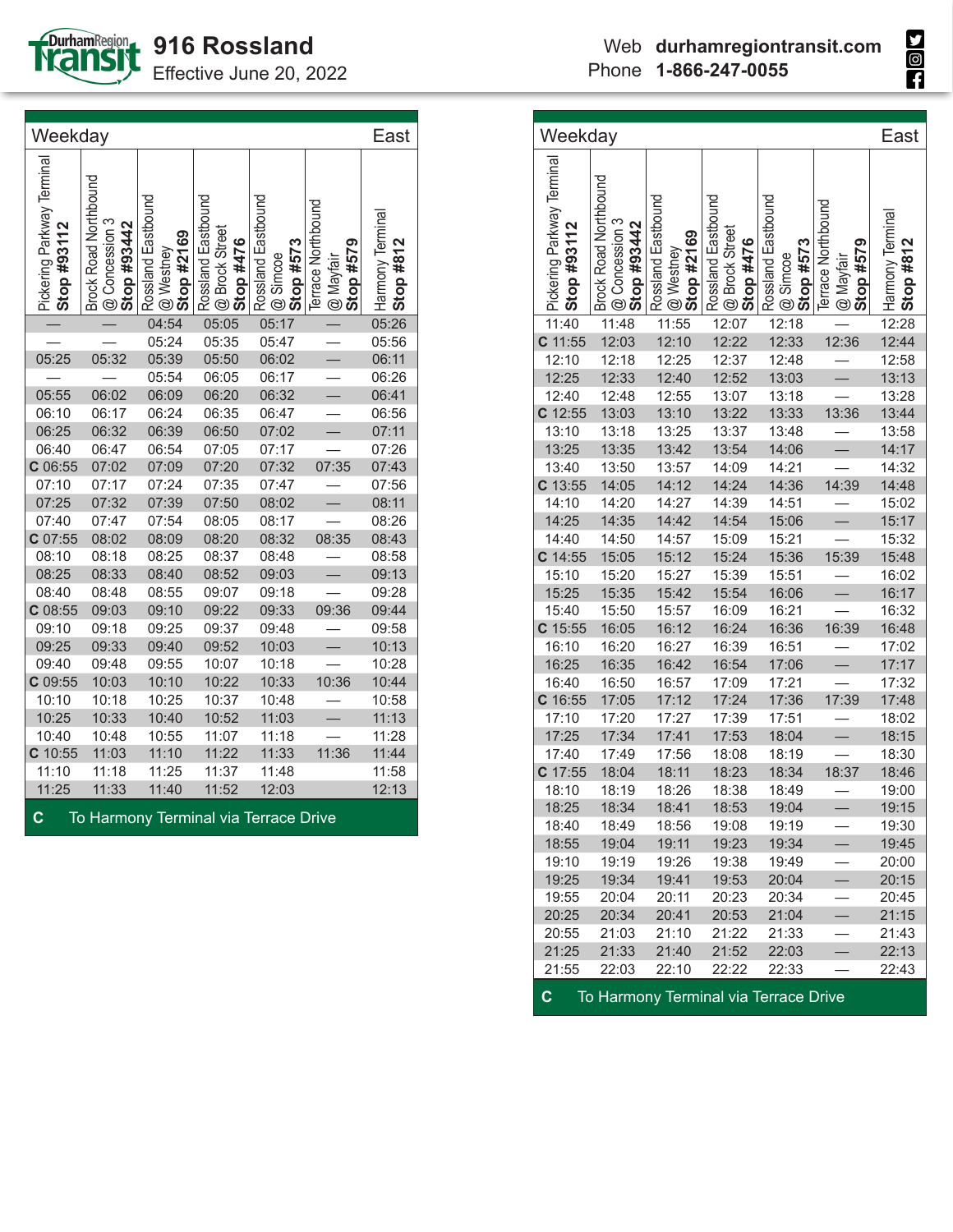

| Saturday                                  |                                                        |                                               |                                                          |                                                    |                                              | East                         |
|-------------------------------------------|--------------------------------------------------------|-----------------------------------------------|----------------------------------------------------------|----------------------------------------------------|----------------------------------------------|------------------------------|
| Pickering Parkway Terminal<br>Stop #93112 | Brock Road Northbound<br>@ Concession 3<br>Stop #93442 | Rossland Eastbound<br>@ Westney<br>Stop #2169 | Rossland Eastbound<br><b>@</b> Brock Street<br>Stop #476 | Rossland Eastbound<br><b>@</b> Simcoe<br>Stop #573 | Terrace Northbound<br>Stop #579<br>@ Mayfair | Harmony Termina<br>Stop #812 |
|                                           |                                                        | 04:49                                         | 05:00                                                    | 05:12                                              |                                              | 05:21                        |
|                                           |                                                        | 05:19                                         | 05:30                                                    | 05:42                                              |                                              | 05:51                        |
| 05:25                                     | 05:32                                                  | 05:39                                         | 05:50                                                    | 06:02                                              |                                              | 06:11                        |
| 05:55                                     | 06:02                                                  | 06:09                                         | 06:20                                                    | 06:32                                              |                                              | 06:41                        |
| 06:25                                     | 06:32                                                  | 06:39                                         | 06:50                                                    | 07:02                                              |                                              | 07:11                        |
| 06:55                                     | 07:02                                                  | 07:09                                         | 07:20                                                    | 07:32                                              |                                              | 07:41                        |
| $C$ 07:25                                 | 07:32                                                  | 07:39                                         | 07:50                                                    | 08:02                                              | 08:05                                        | 08:13                        |
| 07:55                                     | 08:02                                                  | 08:09                                         | 08:20                                                    | 08:32                                              |                                              | 08:41                        |
| $C$ 08:25                                 | 08:33                                                  | 08:40                                         | 08:52                                                    | 09:03                                              | 09:06                                        | 09:14                        |
| 08:55                                     | 09:03                                                  | 09:10                                         | 09:22                                                    | 09:33                                              |                                              | 09:43                        |
| C 09:25                                   | 09:33                                                  | 09:40                                         | 09:52                                                    | 10:03                                              | 10:06                                        | 10:14                        |
| 09:55                                     | 10:03                                                  | 10:10                                         | 10:22                                                    | 10:33                                              |                                              | 10:43                        |
| C 10:25                                   | 10:33                                                  | 10:40                                         | 10:52                                                    | 11:03                                              | 11:06                                        | 11:14                        |
| 10:55                                     | 11:03                                                  | 11:10                                         | 11:22                                                    | 11:33                                              |                                              | 11:43                        |
| C 11:25                                   | 11:33                                                  | 11:40                                         | 11:52                                                    | 12:03                                              | 12:06                                        | 12:14                        |
| 11:55                                     | 12:03                                                  | 12:10                                         | 12:22                                                    | 12:33                                              |                                              | 12:43                        |
| $C$ 12:25                                 | 12:33                                                  | 12:40                                         | 12:52                                                    | 13:03                                              | 13:06                                        | 13:14                        |
| 12:55                                     | 13:03                                                  | 13:10                                         | 13:22                                                    | 13:33                                              |                                              | 13:43                        |
| $C$ 13:25                                 | 13:35                                                  | 13:42                                         | 13:54                                                    | 14:06                                              | 14:09                                        | 14:18                        |
| 13:55                                     | 14:05                                                  | 14:12                                         | 14:24                                                    | 14:36                                              |                                              | 14:47                        |
| $C$ 14:25                                 | 14:35                                                  | 14:42                                         | 14:54                                                    | 15:06                                              | 15:09                                        | 15:18                        |
| 14:55                                     | 15:05                                                  | 15:12                                         | 15:24                                                    | 15:36                                              |                                              | 15:47                        |
| $C$ 15:25                                 | 15:35                                                  | 15:42                                         | 15:54                                                    | 16:06                                              | 16:09                                        | 16:18                        |
| 15:55                                     | 16:05                                                  | 16:12                                         | 16:24                                                    | 16:36                                              |                                              | 16:47                        |
| C 16:25                                   | 16:35                                                  | 16:42                                         | 16:54                                                    | 17:06                                              | 17:09                                        | 17:18                        |
| 16:55                                     | 17:05                                                  | 17:12                                         | 17:24                                                    | 17:36                                              |                                              | 17:47                        |
| C 17:25                                   | 17:34                                                  | 17:41                                         | 17:53                                                    | 18:04                                              | 18:07                                        | 18:16                        |
| 17:55                                     | 18:04                                                  | 18:11                                         | 18:23                                                    | 18:34                                              |                                              | 18:45                        |
| 18:25                                     | 18:34                                                  | 18:41                                         | 18:53                                                    | 19:04                                              |                                              | 19:15                        |
| 18:55                                     | 19:04                                                  | 19:11                                         | 19:23                                                    | 19:34                                              |                                              | 19:45                        |
| 19:25                                     | 19:34                                                  | 19:41                                         | 19:53                                                    | 20:04                                              |                                              | 20:15                        |
| 19:55                                     | 20:04                                                  | 20:11                                         | 20:23                                                    | 20:34                                              |                                              | 20:45                        |
| 20:25                                     | 20:34                                                  | 20:41                                         | 20:53                                                    | 21:04                                              |                                              | 21:15                        |
| 20:55                                     | 21:03                                                  | 21:10                                         | 21:22                                                    | 21:33                                              | —                                            | 21:43                        |
| 21:25                                     | 21:33                                                  | 21:40                                         | 21:52                                                    | 22:03                                              |                                              | 22:13                        |
| 21:55                                     | 22:03                                                  | 22:10                                         | 22:22                                                    | 22:33                                              |                                              | 22:43                        |

| Saturday                      |                                              |                                             |                                                   |                                                |                                                     | West                                      |
|-------------------------------|----------------------------------------------|---------------------------------------------|---------------------------------------------------|------------------------------------------------|-----------------------------------------------------|-------------------------------------------|
| Harmony Terminal<br>Stop #812 | Terrace Southbound<br>Stop #590<br>@ Mayfair | Rossland Westbound<br>Stop #597<br>@ Simcoe | Rossland Westbound<br>@ Brock Street<br>Stop #465 | Rossland Westbound<br>Stop #93143<br>@ Westney | Brock Road Southbound<br>Stop #93441<br>@ Clearside | Pickering Parkway Terminal<br>Stop #93112 |
| 05:31                         |                                              | 05:41                                       | 05:52                                             | 06:05                                          | 06:10                                               | 06:17                                     |
| 06:01                         |                                              | 06:11                                       | 06:22                                             | 06:35                                          | 06:40                                               | 06:47                                     |
| 06:31                         |                                              | 06:41                                       | 06:52                                             | 07:05                                          | 07:10                                               | 07:17                                     |
| 07:01                         |                                              | 07:11                                       | 07:22                                             | 07:35                                          | 07:40                                               | 07:47                                     |
| C 07:30                       | 07:37                                        | 07:41                                       | 07:52                                             | 08:05                                          | 08:10                                               | 08:17                                     |
| 08:01                         |                                              | 08:11                                       | 08:22                                             | 08:35                                          | 08:40                                               | 08:47                                     |
| C 08:27                       | 08:34                                        | 08:38                                       | 08:50                                             | 09:03                                          | 09:09                                               | 09:17                                     |
| 08:58                         |                                              | 09:08                                       | 09:20                                             | 09:33                                          | 09:39                                               | 09:47                                     |
| C 09:27                       | 09:34                                        | 09:38                                       | 09:50                                             | 10:03                                          | 10:09                                               | 10:17                                     |
| 09:58                         |                                              | 10:08                                       | 10:20                                             | 10:33                                          | 10:39                                               | 10:47                                     |
| $C$ 10:27                     | 10:34                                        | 10:38                                       | 10:50                                             | 11:03                                          | 11:09                                               | 11:17                                     |
| 10:58                         |                                              | 11:08                                       | 11:20                                             | 11:33                                          | 11:39                                               | 11:47                                     |
| C 11:27                       | 11:34                                        | 11:38                                       | 11:50                                             | 12:03                                          | 12:09                                               | 12:17                                     |
| 11:58                         |                                              | 12:08                                       | 12:20                                             | 12:33                                          | 12:39                                               | 12:47                                     |
| $C$ 12:27                     | 12:34                                        | 12:38                                       | 12:50                                             | 13:03                                          | 13:09                                               | 13:17                                     |
| 12:58                         |                                              | 13:08                                       | 13:20                                             | 13:33                                          | 13:39                                               | 13:47                                     |
| $C$ 13:27                     | 13:34                                        | 13:38                                       | 13:50                                             | 14:03                                          | 14:09                                               | 14:17                                     |
| 13:58                         |                                              | 14:08                                       | 14:20                                             | 14:33                                          | 14:39                                               | 14:47                                     |
| $C$ 14:27                     | 14:34                                        | 14:38                                       | 14:50                                             | 15:03                                          | 15:09                                               | 15:17                                     |
| 14:56                         |                                              | 15:07                                       | 15:19                                             | 15:32                                          | 15:39                                               | 15:47                                     |
| $C$ 15:24                     | 15:33                                        | 15:37                                       | 15:49                                             | 16:02                                          | 16:09                                               | 16:17                                     |
| 15:56                         |                                              | 16:07                                       | 16:19                                             | 16:32                                          | 16:39                                               | 16:47                                     |
| $C$ 16:24                     | 16:33                                        | 16:37                                       | 16:49                                             | 17:02                                          | 17:09                                               | 17:17                                     |
| 16:56                         |                                              | 17:07                                       | 17:19                                             | 17:32                                          | 17:39                                               | 17:47                                     |
| $C$ 17:24                     | 17:33                                        | 17:37                                       | 17:49                                             | 18:02                                          | 18:09                                               | 18:17                                     |
| 17:56                         |                                              | 18:07                                       | 18:19                                             | 18:32                                          | 18:39                                               | 18:47                                     |
| 18:27                         |                                              | 18:38                                       | 18:49                                             | 19:03                                          | 19:10                                               | 19:17                                     |
| 18:57                         |                                              | 19:08                                       | 19:19                                             | 19:33                                          | 19:40                                               | 19:47                                     |
| 19:27                         |                                              | 19:38                                       | 19:49                                             | 20:03                                          | 20:10                                               | 20:17                                     |
| 20:01                         |                                              | 20:11                                       | 20:22                                             | 20:35                                          | 20:40                                               | 20:47                                     |
| 20:31                         |                                              | 20:41                                       | 20:52                                             | 21:05                                          | 21:10                                               | 21:17                                     |
| 21:01                         |                                              | 21:11                                       | 21:22                                             | 21:35                                          | 21:40                                               | 21:47                                     |
| 21:31                         |                                              | 21:41                                       | 21:52                                             | 22:05                                          | 22:10                                               | 22:17                                     |
| 22:01                         |                                              | 22:11                                       | 22:22                                             | 22:35                                          | 22:40                                               | 22:47                                     |
| $\mathbf C$                   |                                              |                                             |                                                   |                                                | To Pickering Parkway Terminal via Terrace Drive     |                                           |